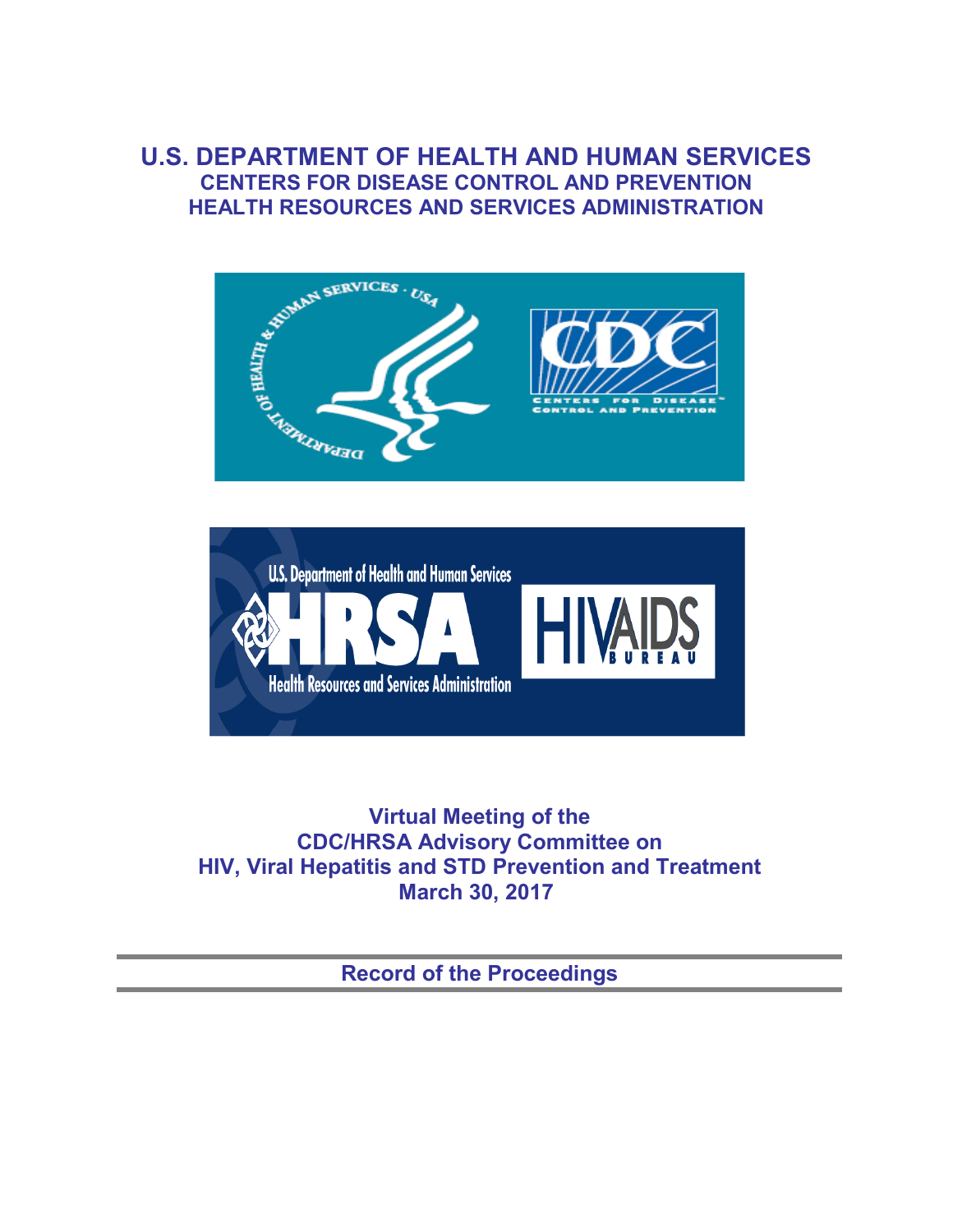# **TABLE OF CONTENTS**

## Page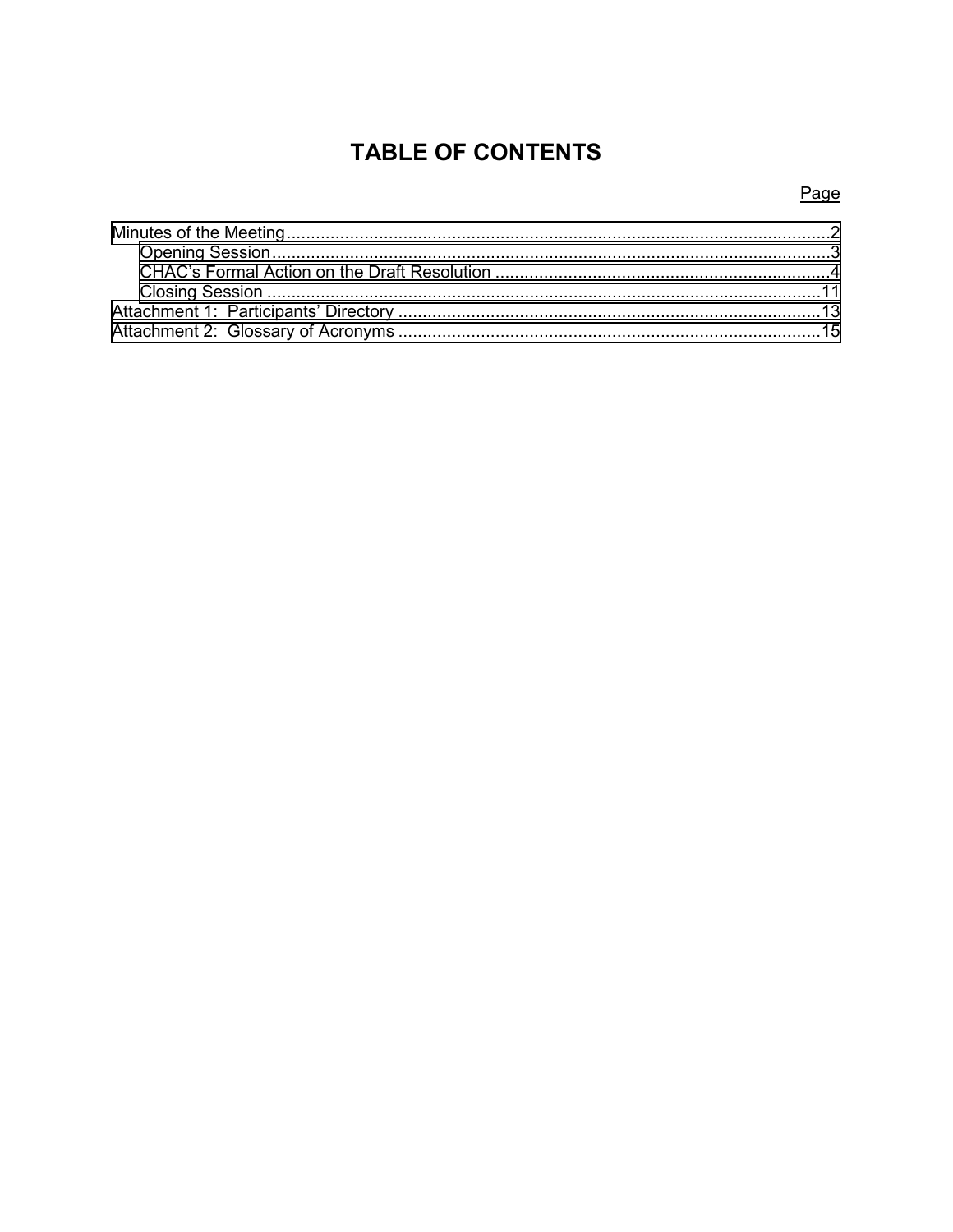<span id="page-2-0"></span>



## **U.S. DEPARTMENT OF HEALTH AND HUMAN SERVICES CENTERS FOR DISEASE CONTROL AND PREVENTION HEALTH RESOURCES AND SERVICES ADMINISTRATION**

## **CDC/HRSA ADVISORY COMMITTEE ON HIV, VIRAL HEPATITIS AND STD PREVENTION AND TREATMENT March 30, 2017**

## **Minutes of the Virtual Meeting**

The U.S. Department of Health and Human Services (HHS), the Centers for Disease Control and Prevention (CDC) National Center for HIV/AIDS, Viral Hepatitis, STD and TB Prevention (NCHHSTP), and the Health Resources and Services Administration (HRSA) HIV/AIDS Bureau (HAB) convened a virtual meeting of the CDC/HRSA Advisory Committee on HIV, Viral Hepatitis and STD Prevention and Treatment (CHAC). The proceedings were held on March 30, 2017.

CHAC is chartered to advise the Secretary of HHS, Director of CDC, and Administrator of HRSA on objectives, strategies, policies and priorities for HIV, viral hepatitis and STD prevention and treatment efforts for the nation.

Information for the public to attend the virtual CHAC meeting via teleconference was published in the *Federal Register* in accordance with Federal Advisory Committee Act regulations. All sessions of the meeting were open to the public (*Attachment 1: Participants' Directory*).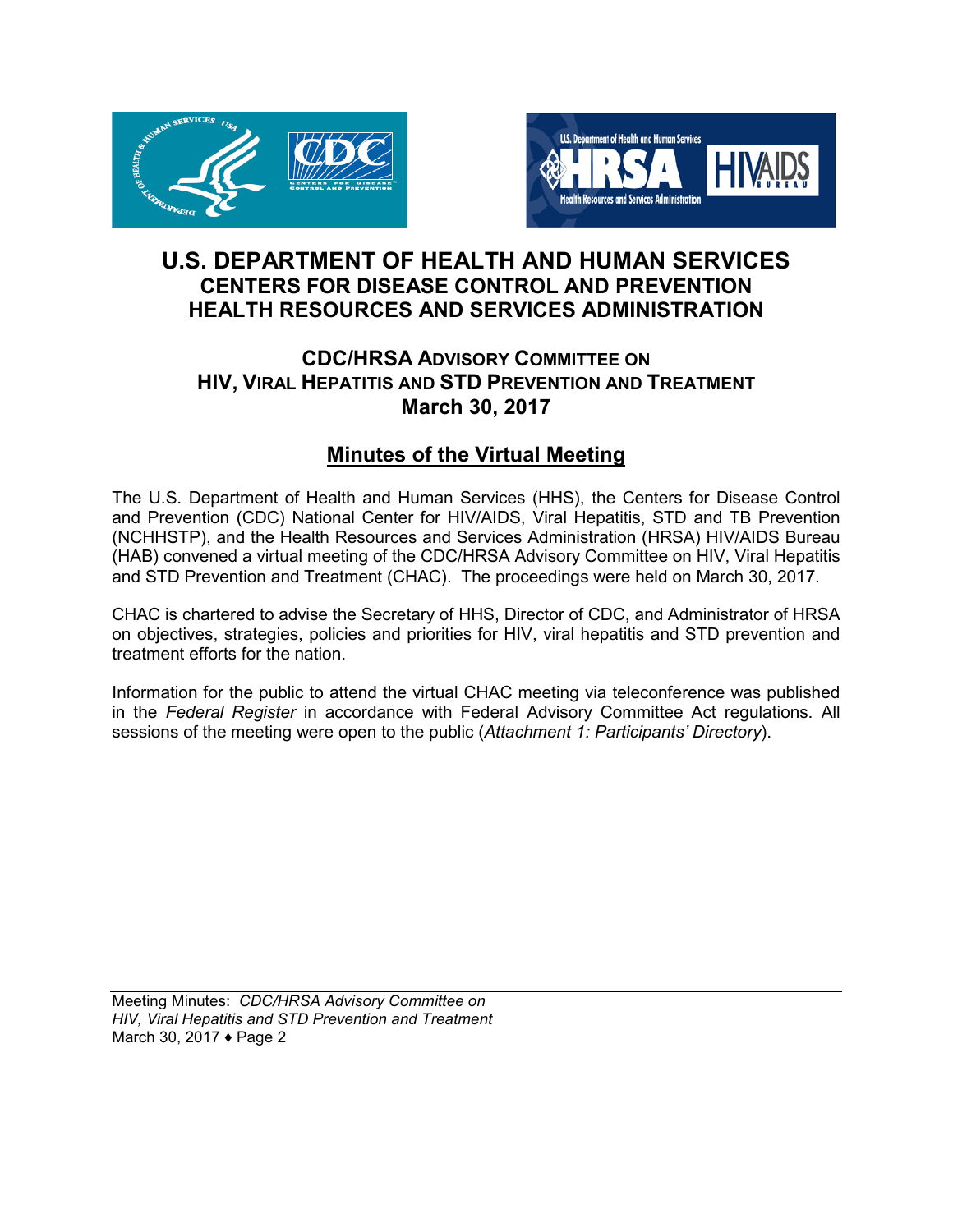#### **Opening Session**

#### <span id="page-3-0"></span>**Opening of Meeting and Roll Call**

#### **Laura Cheever, MD, ScM**

Associate Administrator, HIV/AIDS Bureau Health Resources and Services Administration CHAC Designated Federal Officer, HRSA

Dr. Cheever conducted a roll call to determine the CHAC voting members, ex-officio members (or their alternates) and liaison representatives who were in attendance. She announced that CHAC meetings are open to the public and all comments made during the proceedings are a matter of public record. She reminded the CHAC voting members of their responsibility to disclose any potential individual and/or institutional conflicts of interest for the public record and recuse themselves from voting or participating in these matters. She also announced that since this was a short business meeting as follow-up to the November 2016 meeting, there would be no public comment period.

| <b>CHAC Voting Member</b><br>(Institution/Organization)                    | <b>Potential Conflict of Interest</b>                                                                                       |
|----------------------------------------------------------------------------|-----------------------------------------------------------------------------------------------------------------------------|
| Richard Aleshire, MSW, ACSW<br>(Washington State Department of Health)     | Recipient of federal funding from HRSA,<br>including Ryan White HIV/AIDS Program<br>(RWHAP) Part B.                         |
| Jean Anderson, MD<br>(Johns Hopkins University)                            | Recipient of federal funding from HRSA,<br>including RWHAP funding.                                                         |
| Peter Byrd<br>(Peer Educator and Advocate)                                 | No conflicts disclosed.                                                                                                     |
| Dawn Fukuda, ScM<br>(Massachusetts Department of Public Health)            | Recipient of federal funding from CDC and<br>HRSA, including a RWHAP Part B grant.                                          |
| Debra Hauser, MPH<br>(Advocates for Youth)                                 | Recipient of federal funding from CDC.                                                                                      |
| Peter Havens, MD, MS<br>(Children's Hospital of Wisconsin)                 | Recipient of federal funding from HRSA and<br>NIH, including RWHAP funding.                                                 |
| Amy Leonard, MPH<br>(Legacy Community Health Services)                     | Recipient of federal funding from CDC and<br>HRSA for HIV prevention and treatment<br>activities, including an RWHAP grant. |
| Jorge Raul Mera, MD<br>(Cherokee Nation, W.W. Hastings Indian<br>Hospital) | Recipient of funding from Gilead, federal<br>funding from Indian Health Services (IHS).                                     |

#### **CONFLICT OF INTEREST DISCLOSURES**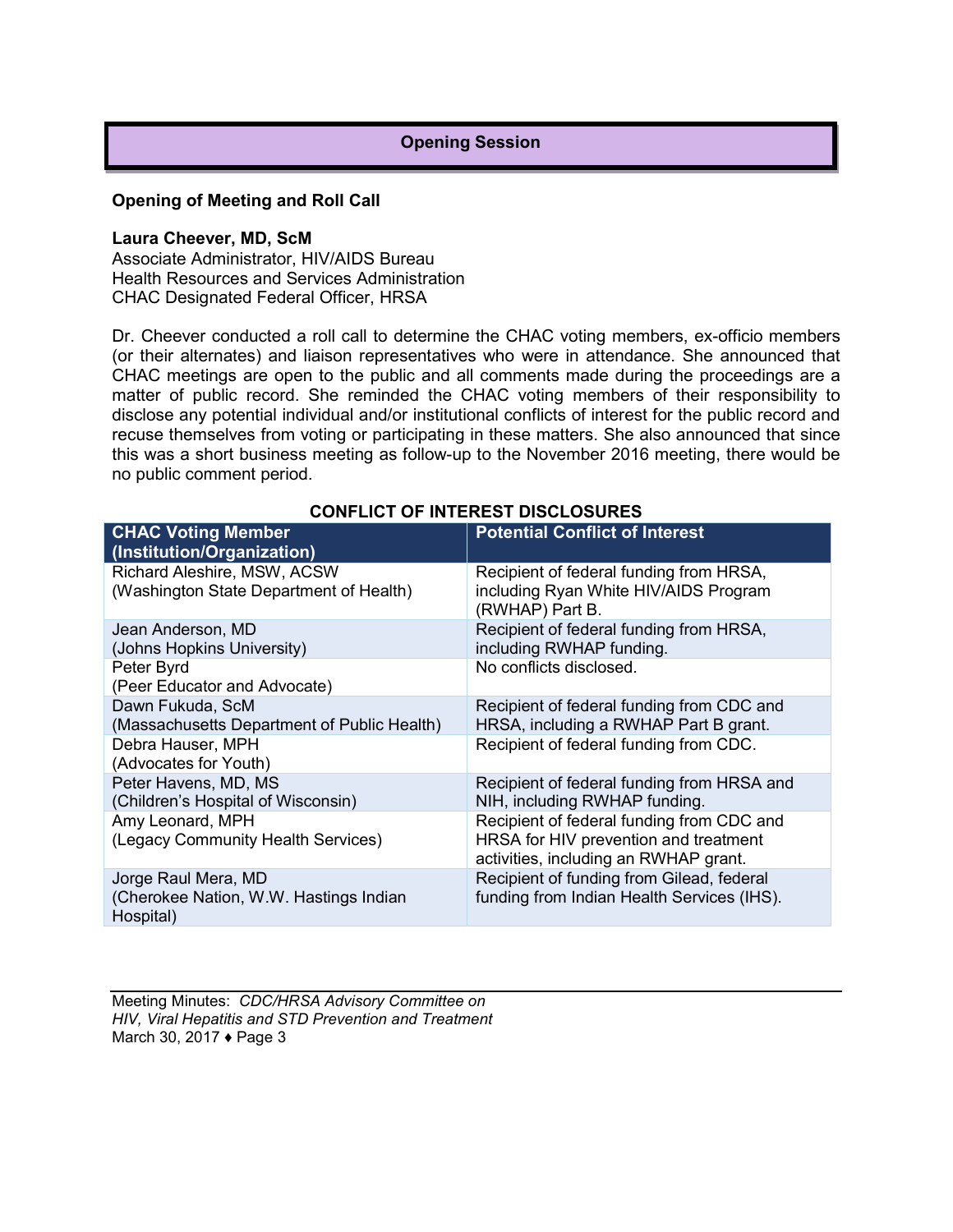<span id="page-4-0"></span>

| <b>CHAC Voting Member</b><br>(Institution/Organization)               | <b>Potential Conflict of Interest</b>                               |
|-----------------------------------------------------------------------|---------------------------------------------------------------------|
| Greg Millet, MPH<br>(amfAR)                                           | No conflicts disclosed.                                             |
| Bradley Stoner, MD, PhD<br>(Washington University School of Medicine) | Recipient of federal funding from CDC.                              |
| Lynn Tailor, MD, FACP<br>(Brown University/The Miriam Hospital)       | Recipient of federal funding from HRSA,<br>including RWHAP funding. |

Dr. Cheever confirmed that the 16 voting members and ex-officio members (or their alternates) in attendance constituted a quorum for CHAC to conduct its business on March 30, 2017. She called the proceedings to order at 2:15 p.m. ET and welcomed the participants to the virtual CHAC meeting.

#### **Introductions and Welcome**

**Peter Byrd, CHAC Co-Chair**

Peer Educator and Advocate

### **Dawn Fukuda, ScM, CHAC Co-Chair**

Director, Office of HIV/AIDS Massachusetts Department of Public Health

Ms. Fukuda welcomed the participants to the virtual meeting and introduced three new CDCnominated members to the CHAC: Dr. Lynn Erica Taylor, Dr. Bradley Stoner, and Mr. Gregorio Millett.

Ms. Fukuda explained that the virtual meeting is being held in order to complete important business in advance of the in-person meeting on May 10-11, 2017, in Atlanta. This meeting will be devoted to the CHAC's discussion and formal vote on two draft resolutions. The first proposed resolution focuses on the HIV workforce. The second proposed resolution calls for expanding the focus of the CHAC's viral hepatitis workgroup. In addition, a new viral hepatitis workgroup chair must be identified.

#### **CHAC's Formal Action on the Draft Resolutions**

#### **Proposed Resolution on HIV Workforce**

Ms. Fukuda announced that the resolution was crafted by Bruce Agins, Virginia Caine, Carlos del Rio, Peter Havens, Peter Byrd, and herself, with input from CDC and HRSA. Carlos del Rio is a former member of the CHAC. The proposed resolution was provided to members in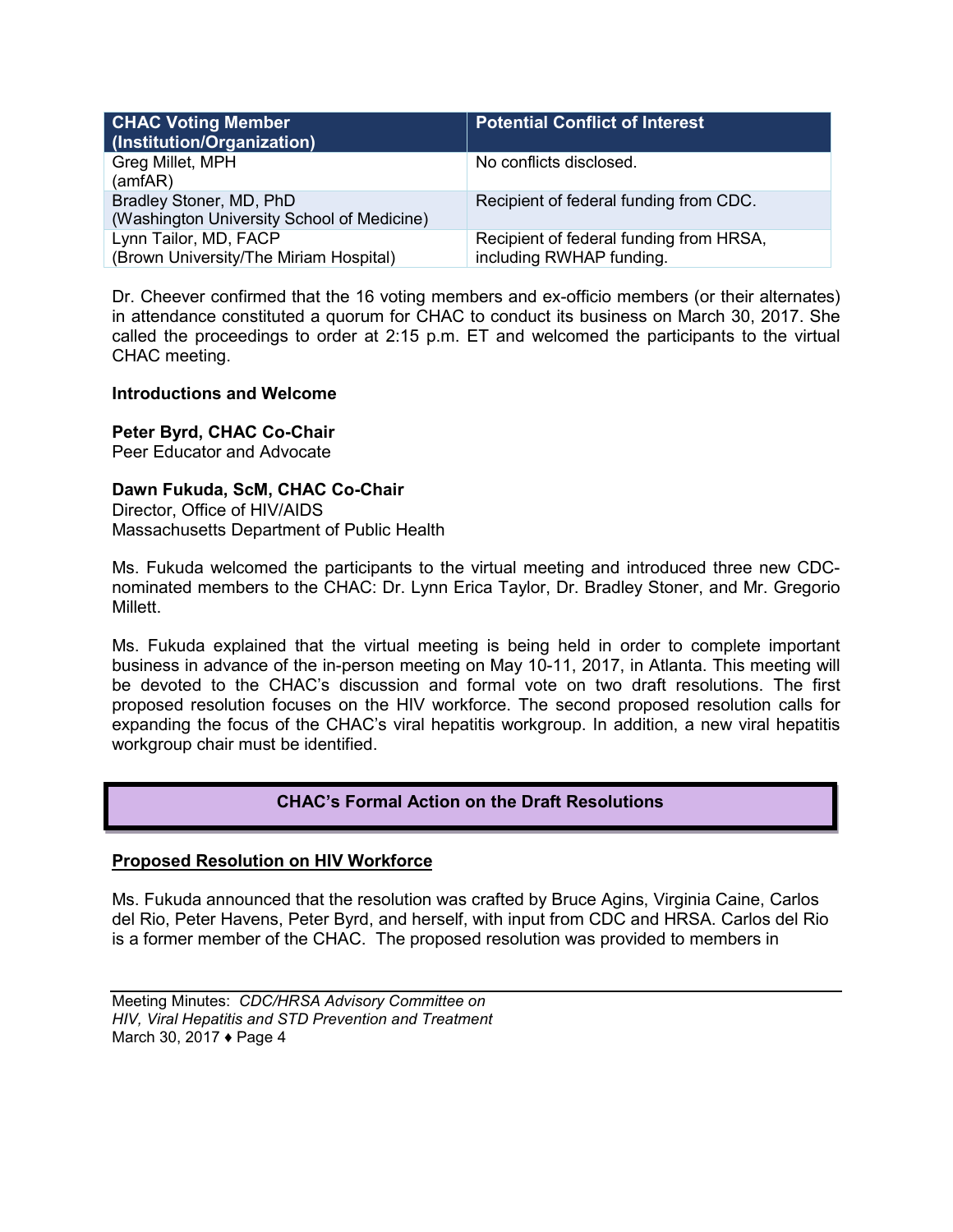advance of the virtual meeting. Ms. Fukuda invited members to ask questions of the authors and to discuss the proposed resolution.

#### **Introduction**

(CHAC will create when the resolution is finalized.)

#### **Background**

 $\overline{a}$ 

Predicted shortages in the supply of physicians and other advanced practice medical providers<sup>[1](#page-5-0)</sup> in the United States are slated to reach over 30,000 by 2025. Shortages in the HIV workforce are likely to be more severe, with projections estimating that the supply of HIV clinicians will only be able to meet three-quarters of the needs for HIV care services. These forecasts are a result of success in expanding highly effective HIV treatment, and potentially exacerbated by a surge in new infections in young men who have sex with men. Thus, increased prevalence, as a result of improved survival, an increase in new infections in some populations, and a continued decline in medical care providers choosing infectious diseases as a subspecialty or pursuing HIV specialization in the context of primary care practice are the main causes of this looming problem.

It must be noted, however, that the impact of these factors is geographically variable based on both incidence and prevalence of HIV infection, as well as the distribution of physicians and other providers. Rural areas of the United States, in particular, which often do not have any HIV providers, or in the best of circumstances rely on one experienced HIV provider, are vulnerable to shortages without innovative strategies to address this critical need. In addition, the disparities prominent in HIV infection in the United States demand specific steps to ensure that a competent workforce is available to address HIV among racial and ethnic minorities. To reduce new infections and HIV-related deaths, and end the HIV epidemic in the United States, a sufficient and expertly prepared medical workforce is essential.

Among factors contributing to a diminishing HIV workforce are the natural aging of clinicians who entered HIV care during the early years of the epidemic and a declining interest in infectious diseases as a specialty for both internal medicine and pediatric residents. In addition, as previously stated, successes in treatment have increased the number of patients who need care. HIV care requires specialized training and can be performed by infectious diseases medical care providers, primary care medical care providers, and advanced practice providers such as physician assistants and nurse practitioners who have received additional HIV care training. However, it cannot simply be turned over to general primary care practices. Care by an experienced HIV provider has clearly been shown to improve outcomes. Workforce

<span id="page-5-0"></span> $<sup>1</sup>$  The term "provider" is used throughout the document to refer to authorized medication prescribers broadly, including physician</sup> assistants, nurse practitioners, and other advanced practice and licensed independent practitioners.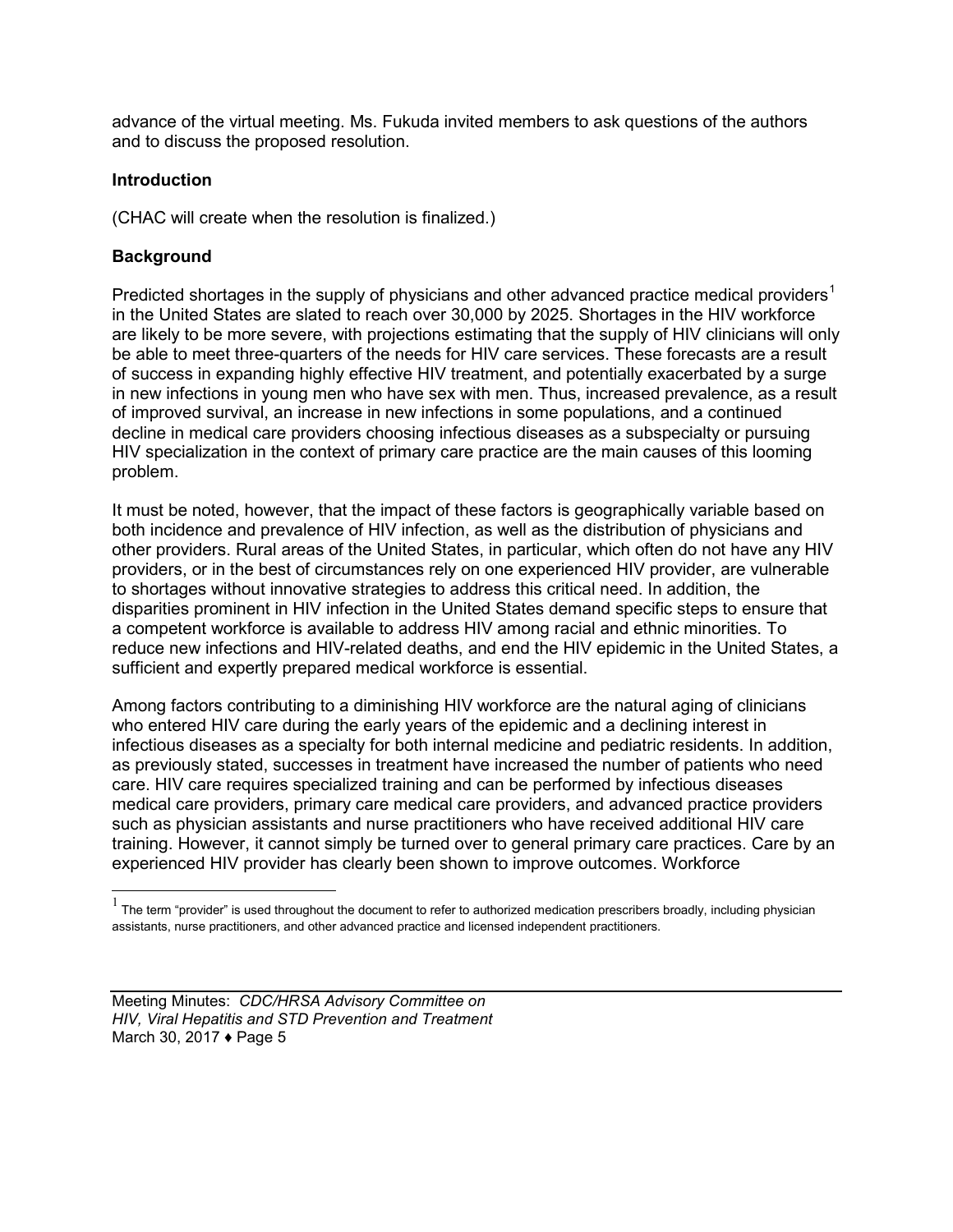development initiatives, therefore, need to be multifaceted in order to increase the supply of expert infectious disease medical care providers and capable internal medicine and family practice medical care providers. Members of the CHAC recognize that:

### **Major Issues of Concern**

- 1) There is already an acute shortage, and there will be, in the future, a more severe shortage of competent, prepared HIV clinical practitioners that must be addressed. Sixty-eight percent of HIV clinicians in the county are over 45 years of age; 16.5 percent are 65 years and older. The country is already facing a shortage of over 500 full-time equivalent HIV clinicians and the problem will worsen without immediate action.<sup>[2](#page-6-0)</sup>,<sup>[3](#page-6-1)</sup>
- 2) To address the shortage, the Department of Health and Human Services and the federal agencies responsible for health services for the country must ensure that there is a steady corps of experienced HIV medical care providers and advanced practice providers, and a process to ensure that there is a pipeline to continue it. Since experienced HIV medical care providers need not be infectious diseases specialists, the evolving HIV workforce must also include internists and family practitioners, if not also OB/GYN providers and others. Comprehensive, high-quality HIV care includes preparation not only in clinical HIV medicine (and general primary care), but also mental health and substance use.
- 3) To achieve high quality care for people living with HIV (PLWH) and address the public health challenges associated with this persistent national epidemic, supply issues relative to the medical workforce and distribution of experienced HIV providers need to be addressed, and models of care to address provider supply, distribution, and health disparities. Ideally, the United States will have both centers of excellence/experience/specialty for HIV medicine and experienced providers within integrated models of care in community-based hospitals and health centers. This model is likely to maximize health outcomes at the patient level, accomplish cost-effectiveness, and fulfill the aims of communicable disease control and public health.
- 4) Care models and responses to workforce supply issues must specifically address medical shortage areas that are reflected by data about workforce distribution for HIV and, importantly, where health disparities are most prominent.

A multi-pronged approach to addressing this growing problem is required. In addition to developing a motivated and prepared workforce that is currently practicing in areas of need, preservice education is needed to ensure that young medical care providers are well trained to recognize, treat, and manage HIV infection throughout its course. Evolving science that requires changes in practice strategies requires ongoing programs for continuing practitioner education,

 $\overline{a}$ 

<span id="page-6-0"></span><sup>2</sup> Gilman, B. et al., The HIV Clinician Workforce in the United States: Supply and Demand Projections from 2010 to 2015, *HIV Specialist*, The American Academy of HIV Medicine, v. 8, No. 3 (August 2016) 3 Medicine is not all the United 3 Weiser, J. et al. Qualifications, Demographics, Satisfaction, and Future Capacity of the HIV Care Provider Wo

<span id="page-6-1"></span>States, 2013–2014, *Clinical Infectious Diseases*, v. 63, Issue #7 (June 2016)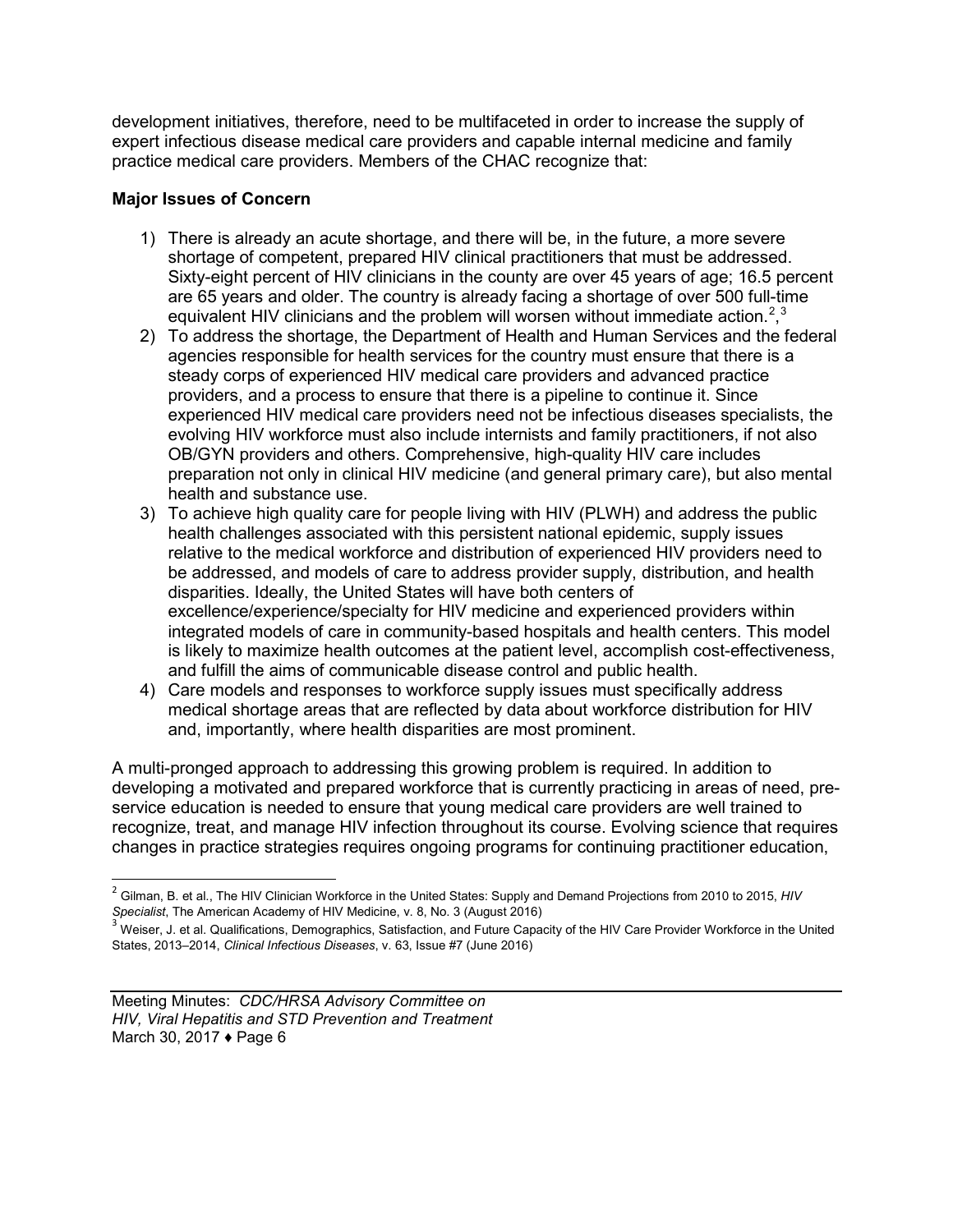along with innovative practice models for shared management between specialist and community practice settings. Harnessing technological solutions to support distance education and clinical mentoring, telemedicine for remote patient care, and robust information systems for shared information management are crucial for ensuring quality of care for PLWH across the country.

#### **Recommendations**

In an effort to increase the number and diversity of available HIV care providers, to strengthen the current provider workforce to ensure access to and quality of care, and in light of the needs noted above, the CHAC recommends a set of actions that will address both long-term workforce capacity concerns, and the immediate need to implement service models that will meet medical care needs of PLWH while strengthening the nation's public health response.

#### *Respond to the HIV workforce capacity shortage.*

- 1) Ongoing systems for monitoring the HIV workforce should be established with platforms for associating workforce supply with quality of care. A technical working group should be established to focus on HIV workforce development to monitor the progress and effectiveness of planning and implementation of workforce programs.
- 2) Federal programs should support adequate pre-service clinical training to prepare providers-in-training to deliver HIV care. There also needs to be support for the development of fellowships for advanced practice practitioners (APPs) or support for clinics to hire APPs into an apprenticeship-training program. Alignment with professional societies to facilitate and sustain credentialing or other methods for identifying qualified HIV providers should be continued. Specific recommendations to address workforce shortages and HIV human resources need to be integrated into relevant national strategies and initiatives.
- 3) Federal funding should be expanded to provide grants or loans for startup costs associated with development of HIV training programs to target underserved communities or integrated into current training programs. Examples such as the *Nursing Workforce Diversity Program* from the HRSA Bureau of Health Workforce, could serve as an example for HIV workforce development funding opportunities.
- 4) The Centers for Medicare and Medicaid Services should re-evaluate reimbursement methodologies for cognitive services to address significant payment disparities across medical specialists.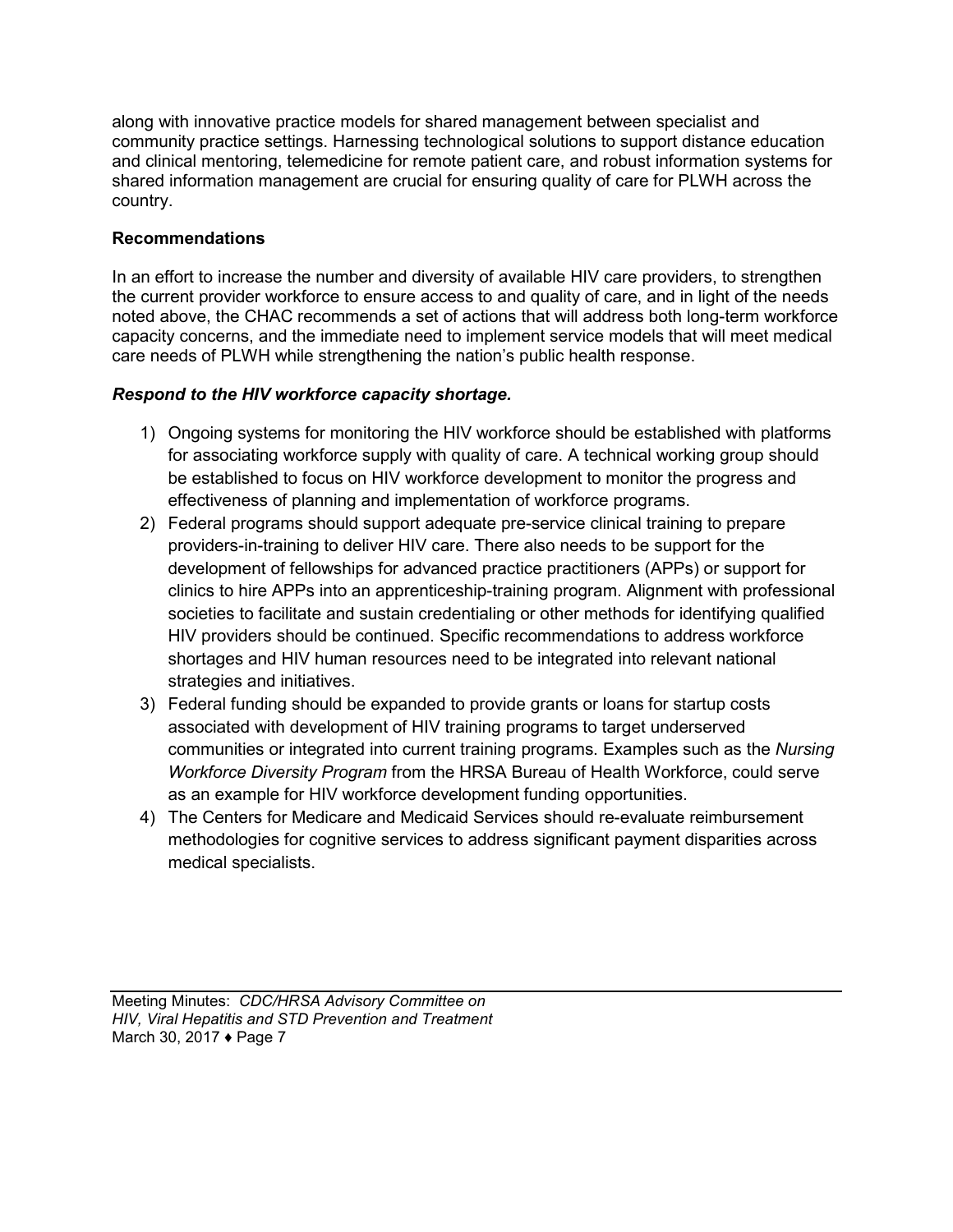#### *Ensure access to HIV medical care, particularly in the most impacted parts of the country and where disparities are most pronounced.*

- 1) Technology platforms should be promoted to provide telemedicine in hard-to-reach areas, along with video-mentoring programs that are continuously available to clinicians who treat HIV patients in areas where experienced providers are unavailable or limited.
- 2) Loan repayment programs similar to the one that the state of New Hampshire has implemented to incentivize physicians and other advanced practice providers to pursue HIV medicine in their professional careers, particularly in underserved areas of the country should be considered, or facilitating designation of Ryan HIV/AIDS Program sites as eligible National Health Service Corps sites as was considered by HRSA's 2010 to 2011 Rulemaking Committee on Designation of Medically Underserved Populations and Health Professional Shortage Areas. This approach has been successful in the past and has the potential to be a highly effective recruitment strategy.
- 3) Consider federal funding to promote innovative practice models through demonstration grants and other initiatives.
- 4) Targeted federal funding should be available for areas of need, especially in rural health communities and for minority health care professionals to receive specialized training in infectious disease medicine, and support to integrate HIV care into primary care medical practices.

## **Discussion**

CHAC members discussed the proposed resolution. The following issues were raised:

- **HIV Providers Versus Other Providers**. Members expressed the need to maintain the focus of the resolution on the HIV workforce since severe shortages are projected in the coming years. In particular, few residents are choosing to specialize in infectious disease (which also has implications for hepatitis treatment). There has been a major effort to shift the care of PLWH to non-specialty providers. Additional training is required for these providers, but there also must be a focus on ensuring sufficient numbers of HIV specialty providers to meet demand. It was noted that the federal government does not play a role in certification.
- **Biomedical HIV Prevention Services**. Demand for biomedical HIV prevention services (e.g., pre-exposure prophylaxis [PrEP]) is increasing. However, there is limited capacity to provide these services. While HIV providers are well positioned to provide PrEP, RWHAP funds cannot be used for these services. Other providers have been reluctant to take on biomedical HIV prevention services, often claiming that they lack the necessary expertise. In particular, providers at sexually transmitted infections (STI) clinics, primary care providers, and pediatricians will be critical in the provision of PrEP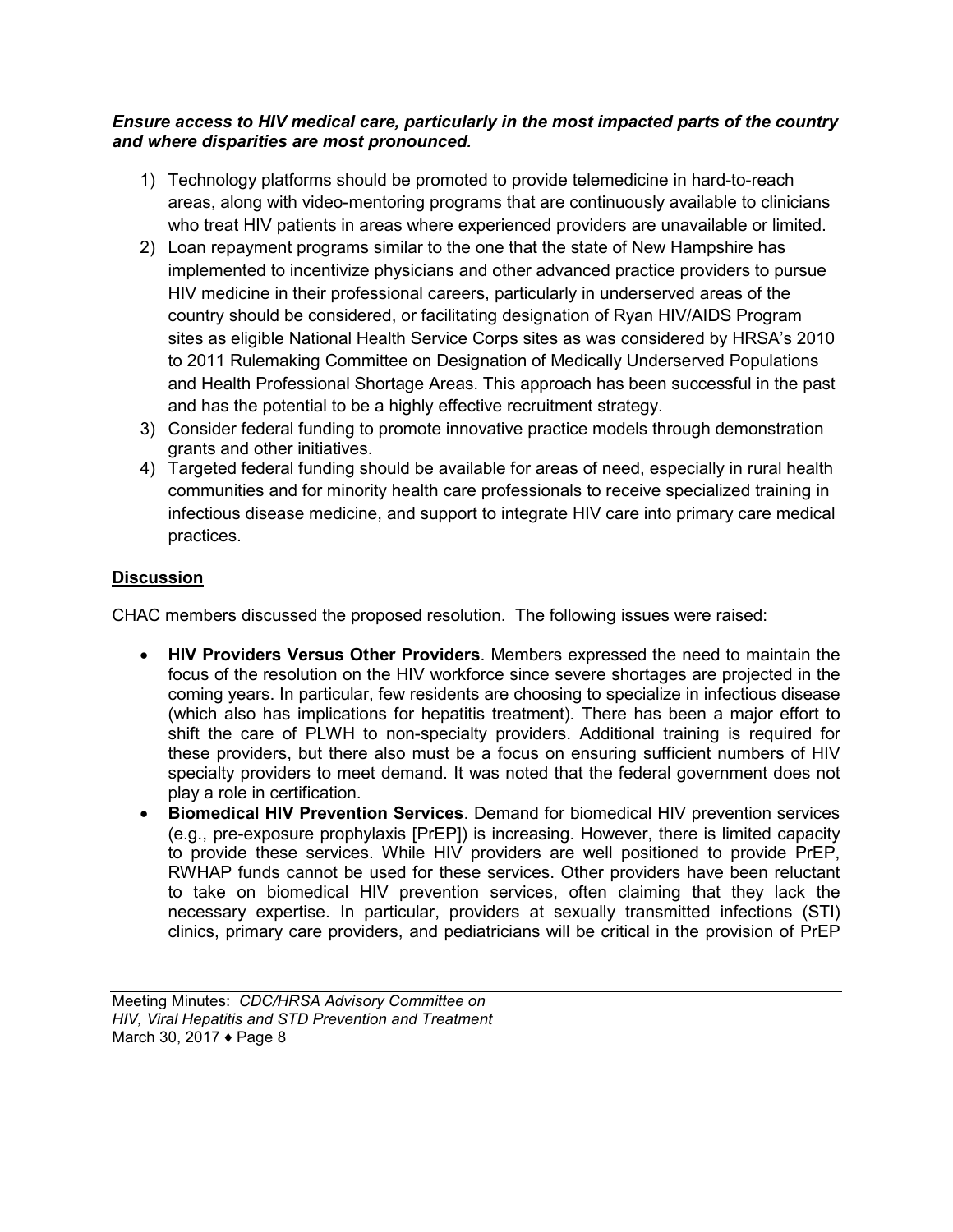and other biomedical prevention strategies. Allied health professionals, such as pharmacists, can also play a role. The need to build provider capacity in terms of biomedical HIV prevention should be discussed in the resolution, but it should be emphasized that many providers can play a role in the provision of these services, not just HIV providers.

• **Diversity of Workforce**. While the proposed resolution discusses increasing the diversity of the HIV workforce in terms of the types of providers with HIV expertise, it does not call for increasing the racial/ethnic diversity of the HIV workforce. Members called for adding language on increasing the racial/ethnic diversity of the HIV workforce.

| <b>Action</b>               | <b>Description</b>                                            |
|-----------------------------|---------------------------------------------------------------|
| Co-Chair's call for a vote  | Motion properly made by Dr. Jean Anderson to approve the      |
| on the proposed resolution  | resolution with the specified additions.                      |
| with the addition of        |                                                               |
| language focused on:        | Motion seconded by Dr. Jorge Raul Mera.                       |
| provision of biomedical     |                                                               |
| HIV prevention; the need    |                                                               |
| for training/capacity       |                                                               |
| building for non-specialty  |                                                               |
| providers; and increasing   |                                                               |
| the racial/ethnic diversity |                                                               |
| of the HIV workforce.       |                                                               |
| Outcome of vote:            | Motion unanimously passed by 11 CHAC voting members.          |
| Next steps:                 | The resolution will be revised based on the input provided by |
|                             | members during the meeting.                                   |

#### **Proposed Resolution to Expand the Existing CHAC Viral Hepatitis Workgroup to Focus on Perinatal Hepatitis C Virus Transmission and Infection**

Ms. Fukuda stated that the proposal was submitted by CDC to expand the focus of the viral hepatitis workgroup to address issues related to perinatal hepatitis C virus (HCV) testing and surveillance. Members received a copy for review prior to the virtual meeting. The workgroup currently has two members. It also needs a new Co-Chair.

Ms. Fukuda introduced Dr. John Ward, CDC/Office of Infectious Diseases (OID)/NCHHSTP, to provide information on the proposed resolution and answer questions. Dr. Ward stated that the workgroup has been in existence for several years. The expansion will allow the workgroup to address the rise of perinatal HCV transmission and HCV in pregnant women. The expansion will bring in other stakeholders and outside experts to help guide the decision-making process and identify research questions. CDC has used a similar process with its immunization workgroup.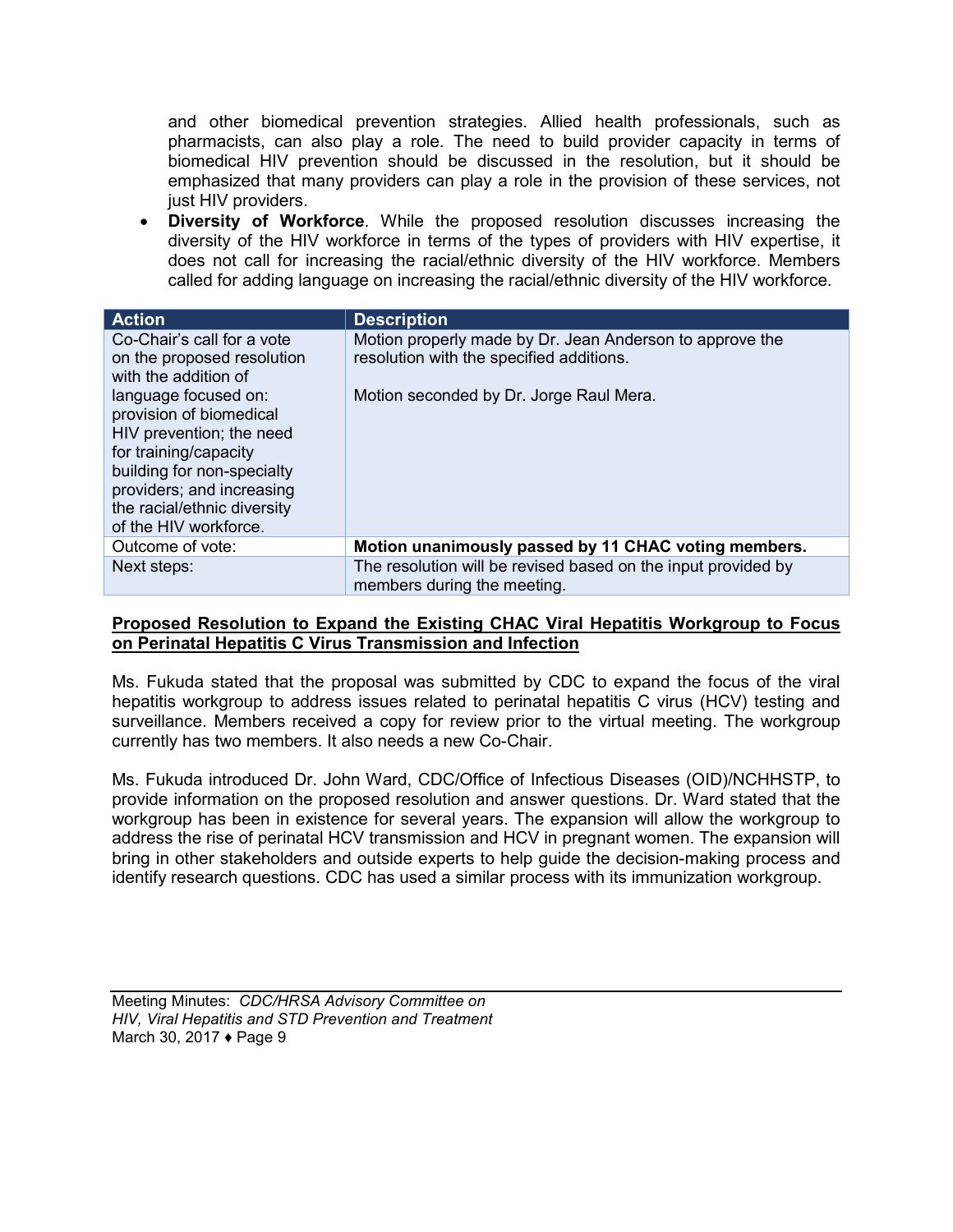#### *Rationale*

Eliminating mother-to-child transmission of hepatitis B virus and HCV is one of the strategies to prevent new viral hepatitis infections included in the National Viral Hepatitis Action Plan 2017- 2020. The rate of vertical HCV transmission in the United States has been difficult to determine because reports of mother-to-child HCV transmission are based on small numbers of patients, and there is no formal definition for perinatal HCV infection. Risk factors that promote vertical transmission and lead to chronic infection of the infant are also unclear, including the extent to which this may be modified by maternal substance use status. To identify current gaps in knowledge of HCV prevalence among pregnant women and perinatal transmission of the virus, it is proposed that the existing CHAC HCV workgroup expand its focus to include perinatal HCV transmission. The expanded focus would fit within the existing charge of the CHAC Viral Hepatitis workgroup under epidemiologic research on viral hepatitis, and will advise CHAC on issues related to women of childbearing age, pregnant women infected with HCV, and exposed infants.

## *Goal*

To provide a sounding board for CHAC on issues relevant to perinatal HCV transmission and infection and, specifically, to help CDC develop guidance to address testing and surveillance issues for perinatal HCV transmission.

#### *Objectives*

To help develop feasible guidance related to perinatal HCV prevention on the following priorities:

- 1) How can CDC best provide national leadership in regard to preventing perinatal HCV?
- 2) What actions should CDC suggest others take to decrease vertical transmission of HCV?
- 3) What indicators should CDC monitor to assess progress in preventing vertical transmission of HCV over time?
- 4) What partnerships should CDC initiate or strengthen to better understand perinatal HCV transmission and infection as well as its prevention?

#### *Activities*

It is proposed that the workgroup include additional CHAC members, pediatricians, pediatric infectious disease consultants, obstetricians/gynecologists, gastroenterologists, addiction specialists, CDC staff from the Division of Viral Hepatitis, HRSA staff, and other external experts as needed. The workgroup will review and provide feedback on draft guidance documents (i.e., CDC perinatal HCV guidance for testing of pregnant women and/or exposed infants) and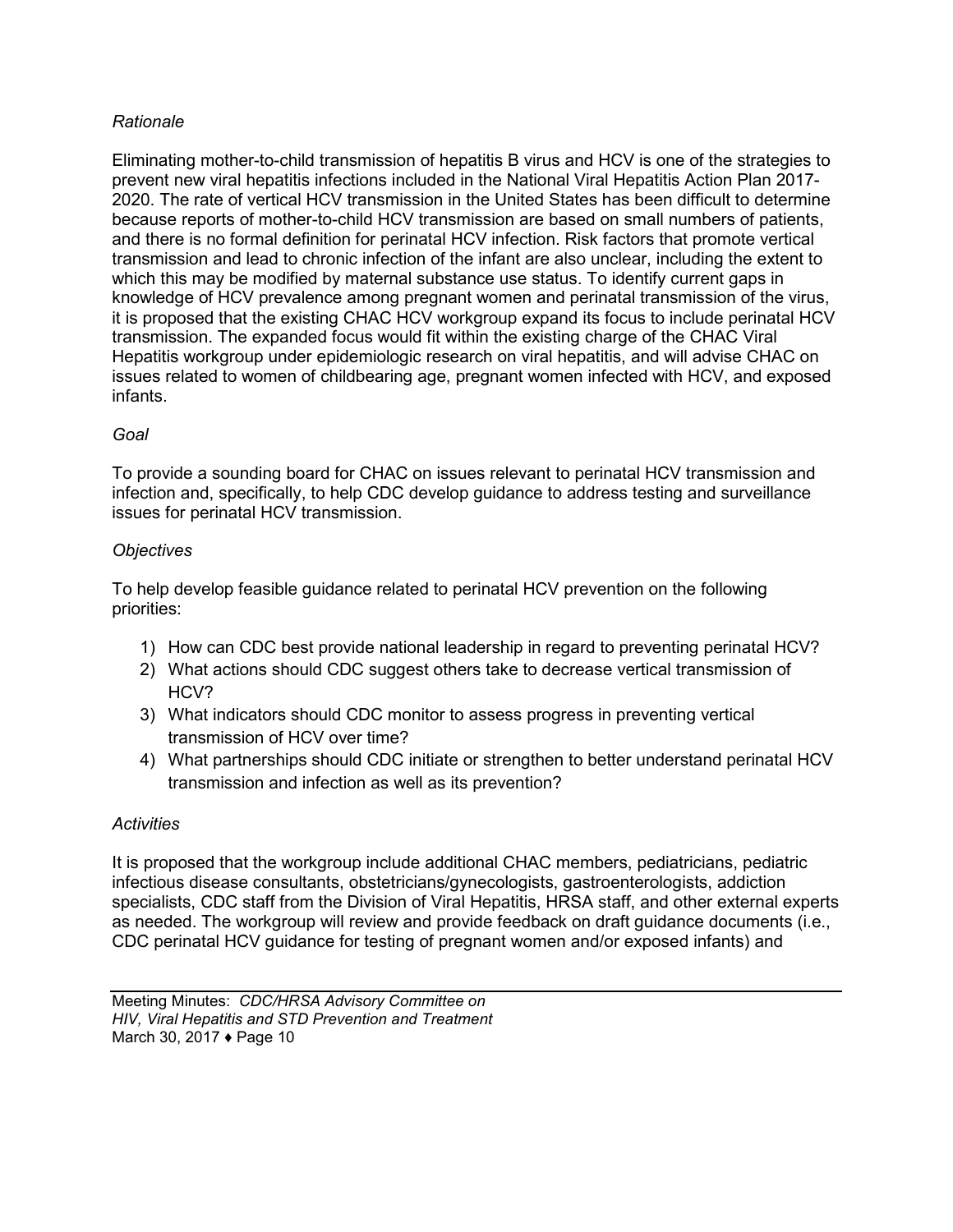<span id="page-11-0"></span>conduct meetings to discuss such guidance.

#### *Timeline*

The workgroup focus on perinatal HCV transmission and infection would entail a 12- to 24-month timeframe. The need for additional time will be assessed toward the end of the identified timeframe.

#### **Discussion**

- **Partners.** Members encouraged CDC to work with the American Academy of Pediatrics, American College of Obstetricians and Gynecologists, and the American Academy of Family Physicians. Guidelines are driven by these organizations.
- **Beyond Perinatal Transmission.** Consider pregnant women and women before and after they get pregnant. Since treatment cannot be provided during pregnancy, the periods both before and after pregnancy are critical.
- **Testing.** HIV testing can serve as a model. CDC needs to decide whether to recommend testing based on risk or prevalence or universal testing.

| <b>Action</b>                                                                         | <b>Description</b>                                                                                                                                                                                                                                                                                                                                                                  |
|---------------------------------------------------------------------------------------|-------------------------------------------------------------------------------------------------------------------------------------------------------------------------------------------------------------------------------------------------------------------------------------------------------------------------------------------------------------------------------------|
| Co-Chair's call for a vote<br>to expand the scope of the<br>Viral Hepatitis Workgroup | Motion properly made by Dr. Jorge Raul Mera to formally<br>approve the spirit of the resolution.                                                                                                                                                                                                                                                                                    |
| to include perinatal<br>transmission and<br>surveillance.                             | Motion seconded by Ms. Amy Leonard.                                                                                                                                                                                                                                                                                                                                                 |
| Outcome of vote:                                                                      | Motion unanimously passed by 11 CHAC voting members.                                                                                                                                                                                                                                                                                                                                |
| Next steps:                                                                           | Members were asked to volunteer for the workgroup. Dr. Jean<br>Anderson, Dr. Peter Havens, Mr. Greg Millett, and Dr. Lynn<br>Taylor volunteered to serve on the workgroup. Dr. Jean<br>Anderson and Dr. Peter Havens will chair this project for the<br>workgroup. Dr. John Ward asked that the workgroup convene<br>a call as soon as possible. CDC will coordinate the logistics. |

#### **Closing Session**

Ms. Fukuda reminded the participants that the next CHAC meeting will be CDC-focused and convened in person on May 10-11, 2017, in Atlanta, Georgia.

With no further discussion or business brought before the CHAC, Ms. Fukuda adjourned the virtual meeting at 2:47 p.m. ET on March 30, 2017.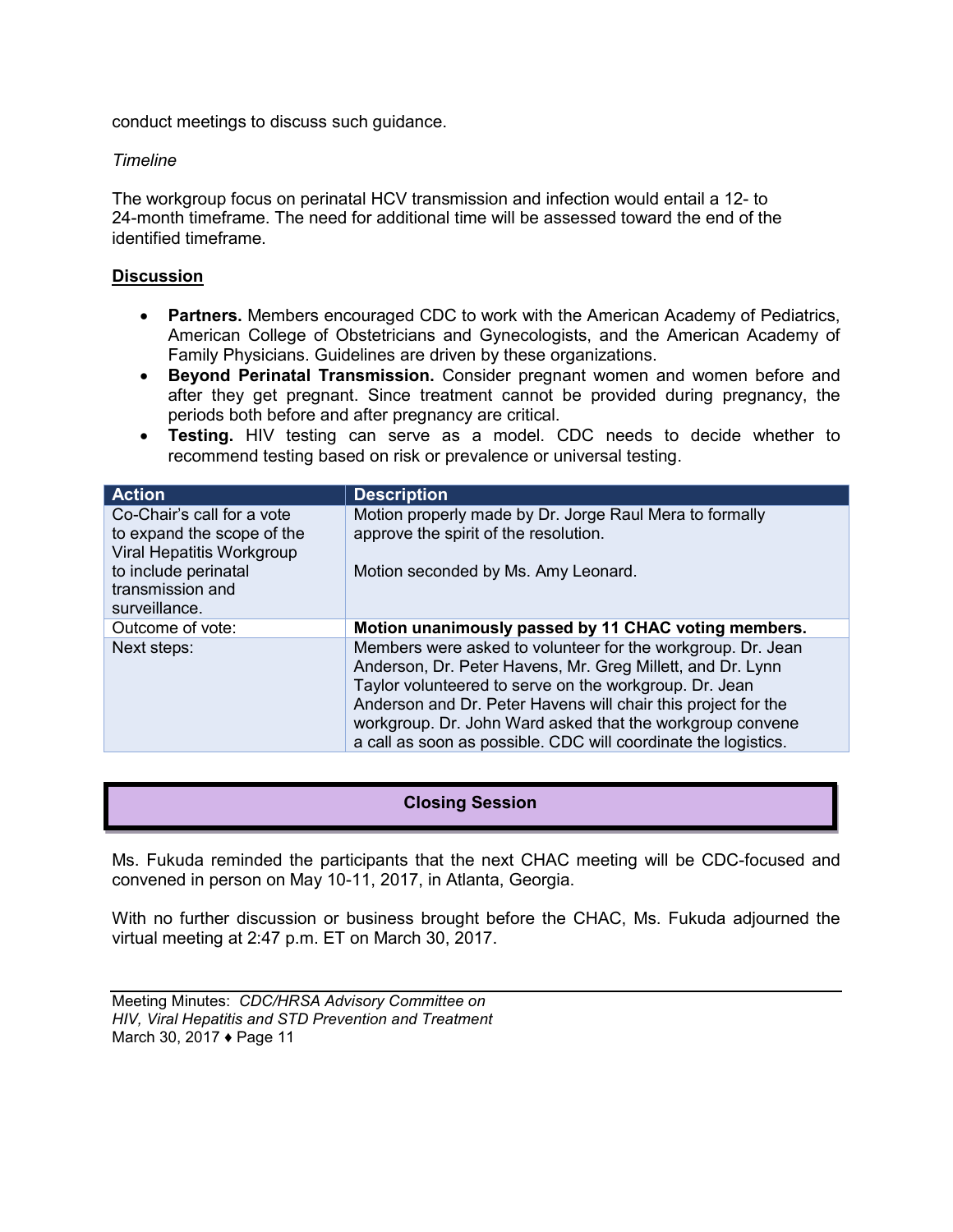I hereby certify that to the best of my knowledge, the foregoing minutes of the proceedings are accurate and complete.

Date **Date** Peter Byrd, Co-Chair CDC/HRSA Advisory Committee on HIV, Viral Hepatitis and STD Prevention and **Treatment** 

Date Date Dawn Fukuda, ScM, Co-Chair CDC/HRSA Advisory Committee on HIV, Viral Hepatitis and STD Prevention and **Treatment** 

 $\frac{1}{2}$  ,  $\frac{1}{2}$  ,  $\frac{1}{2}$  ,  $\frac{1}{2}$  ,  $\frac{1}{2}$  ,  $\frac{1}{2}$  ,  $\frac{1}{2}$  ,  $\frac{1}{2}$  ,  $\frac{1}{2}$  ,  $\frac{1}{2}$  ,  $\frac{1}{2}$  ,  $\frac{1}{2}$  ,  $\frac{1}{2}$  ,  $\frac{1}{2}$  ,  $\frac{1}{2}$  ,  $\frac{1}{2}$  ,  $\frac{1}{2}$  ,  $\frac{1}{2}$  ,  $\frac{1$ 

 $\overline{\phantom{a}}$  , and the contract of the contract of the contract of the contract of the contract of the contract of the contract of the contract of the contract of the contract of the contract of the contract of the contrac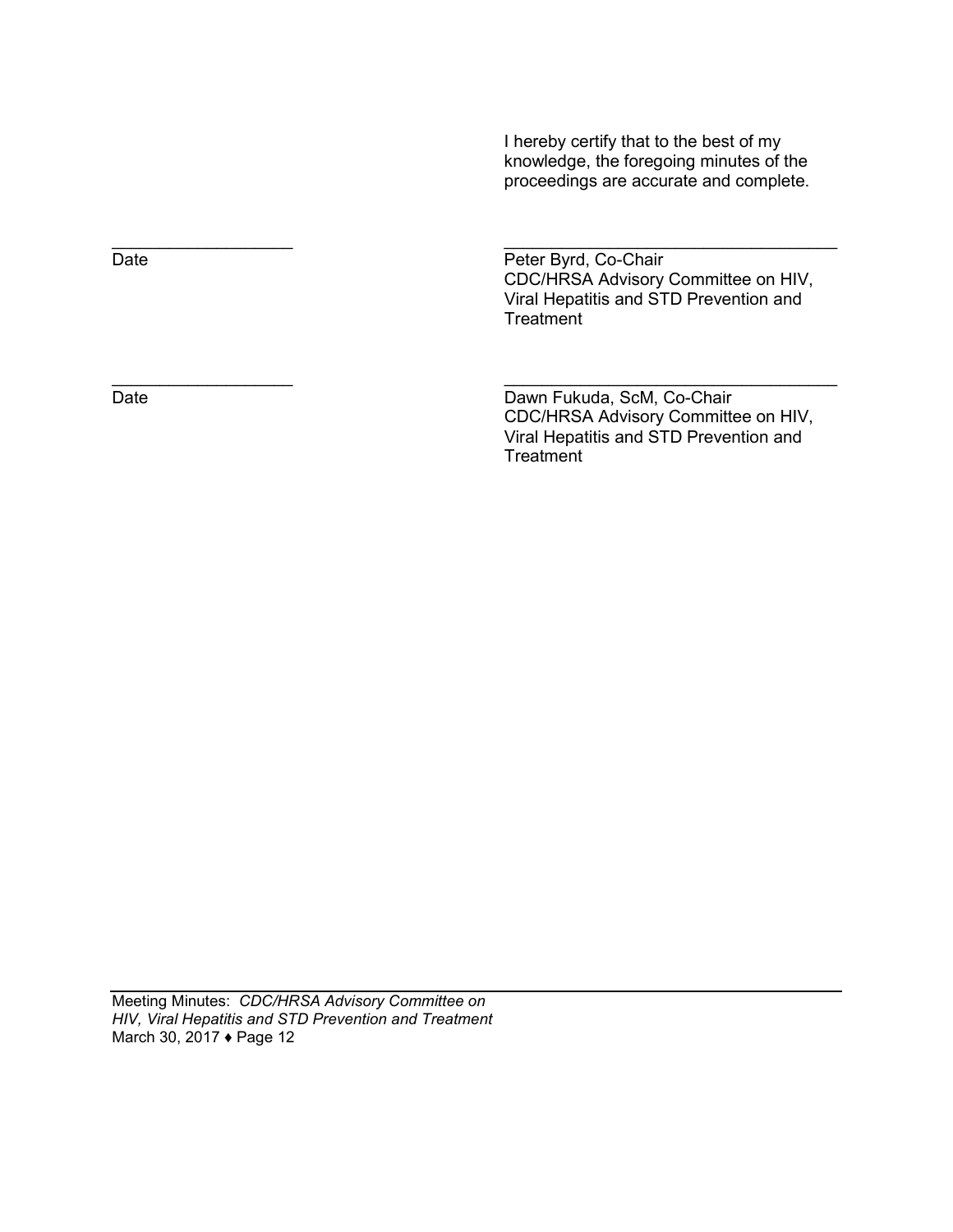<span id="page-13-0"></span>



## **Attachment 1: Participants' Directory**

#### **CHAC Members Present**

Mr. Peter Byrd, Co-Chair Ms. Dawn Fukuda, Co-Chair Mr. Richard Aleshire Dr. Jean Anderson Ms. Debra Hauser Dr. Peter Havens Ms. Amy Leonard Dr. Jorge Raul Mera Mr. Greg Millett Dr. Bradley Stoner Dr. Lynn Taylor

## **CHAC Members Absent**

Dr. Susan Philip Ms. Linda Scruggs

## **CHAC Ex-Officio Members Present**

Dr. Pradip Akolkar U.S. Food and Drug Administration

Dr. Melinda Campopiano Substance Abuse and Mental Health Services Administration

Dr. Paul Gaist Office of AIDS Research National Institutes of Health Ms. Kaye Hayes Office of HIV/AIDS and Infectious Disease Policy, U.S. Department of Health and Human Services

Dr. Jessica Leston (For Richard Haverkate) Indian Health Service

Dr. Iris Mabry-Hernandez Agency for Healthcare Research and **Quality** 

Dr. Richard Wild (Alternate Ex-Officio) Centers for Medicare and Medicaid **Services** 

Dr. Lisa Kaplowitz (Alternate Ex-Officio) Substance Abuse and Mental Health Services Administration

## **CHAC Ex-Officio Members Absent**

Dr. Andrey Ostrovsky Centers for Medicare and Medicaid **Services**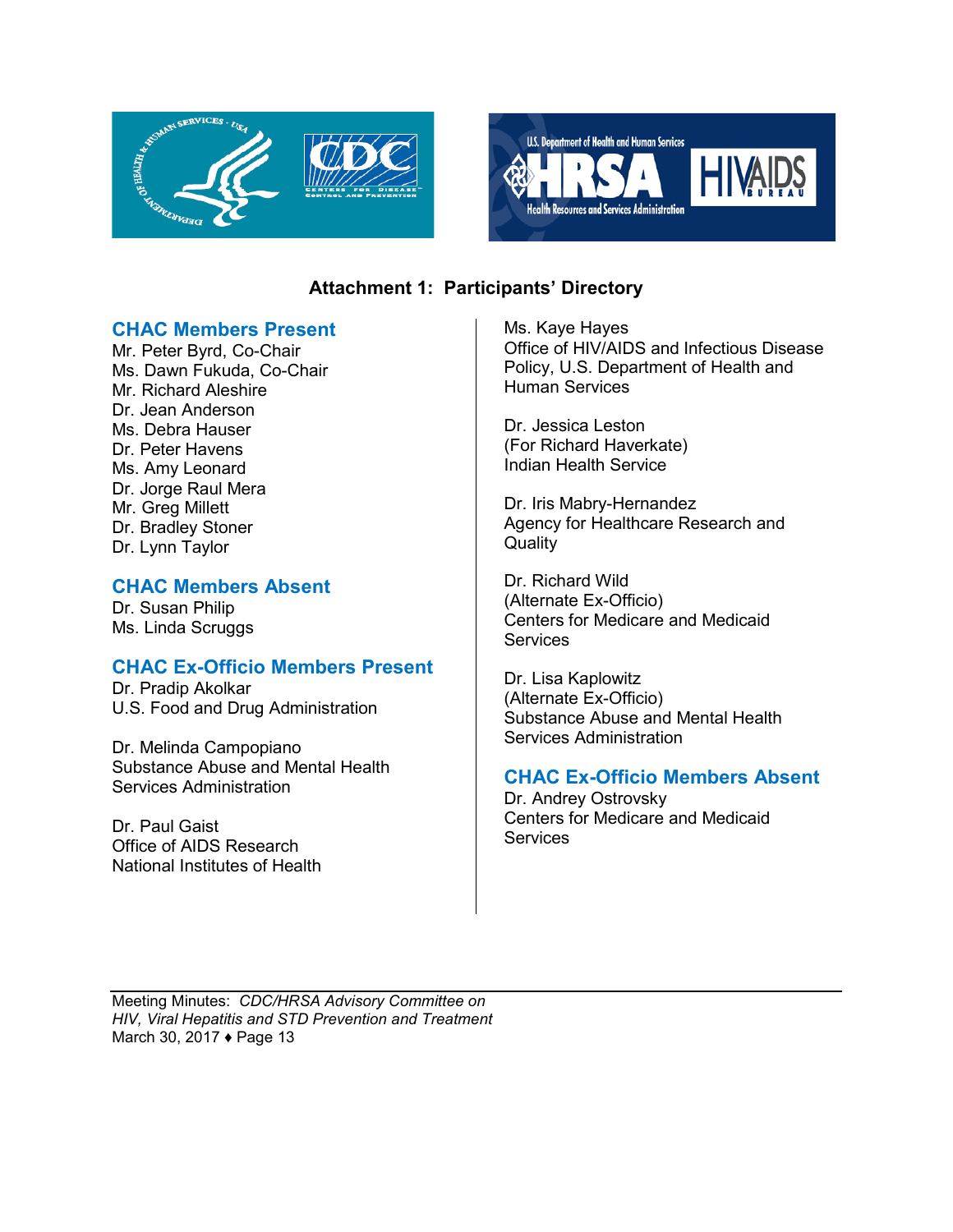### **CHAC Liaison Representative Present**

Dr. Mildred Williamson Presidential Advisory Council on HIV/AIDS

## **CHAC Designated Federal Officers**

Dr. Laura Cheever HRSA/HAB Associate Administrator

Dr. Jonathan Mermin CDC/NCHHSTP Director

#### **Federal Agency Representatives**

Dr. Gail Bolan Ms. Antigone Dempsey Ms. Nadine Doyle Dr. Monique Foster Ms. Shelley Gordon Ms. Heather Hauck, MSW Ms. Theresa Jumento Ms. Niki Kaiser CAPT Tracy Matthews Ms. Amanda McWhorter LCDR Alyson Rose-Wood Dr. Sarah Schillie Ms. Margie Scott-Cseh Dr. John Ward Dr. Richard Wild

#### **Members of the Public**

Ms. Julianne Aldous Brownstein Hyatt, Children's Hospital of Los Angeles, University of Southern California

Dr. Marvin Belzer Children's Hospital of Los Angeles

Dr. Carlos del Rio Emory University

Mr. David Fluker Northrup Grumman Mr. Devin Hursey Student and Peer Advocate

Dr. Jennifer Kates Kaiser Foundation

Ms. Natalie Keen The AIDS Institute

Ms. Emily McCloskey National Alliance of State and Territorial AIDS Directors

Mr. Daniel Pleasant Start at Westminster

Mr. Andrew Reynolds Project Inform

Ms. Andrea Weddle HIV Medicine Association

Mr. Joey Wynn Empower Your Community Health Center